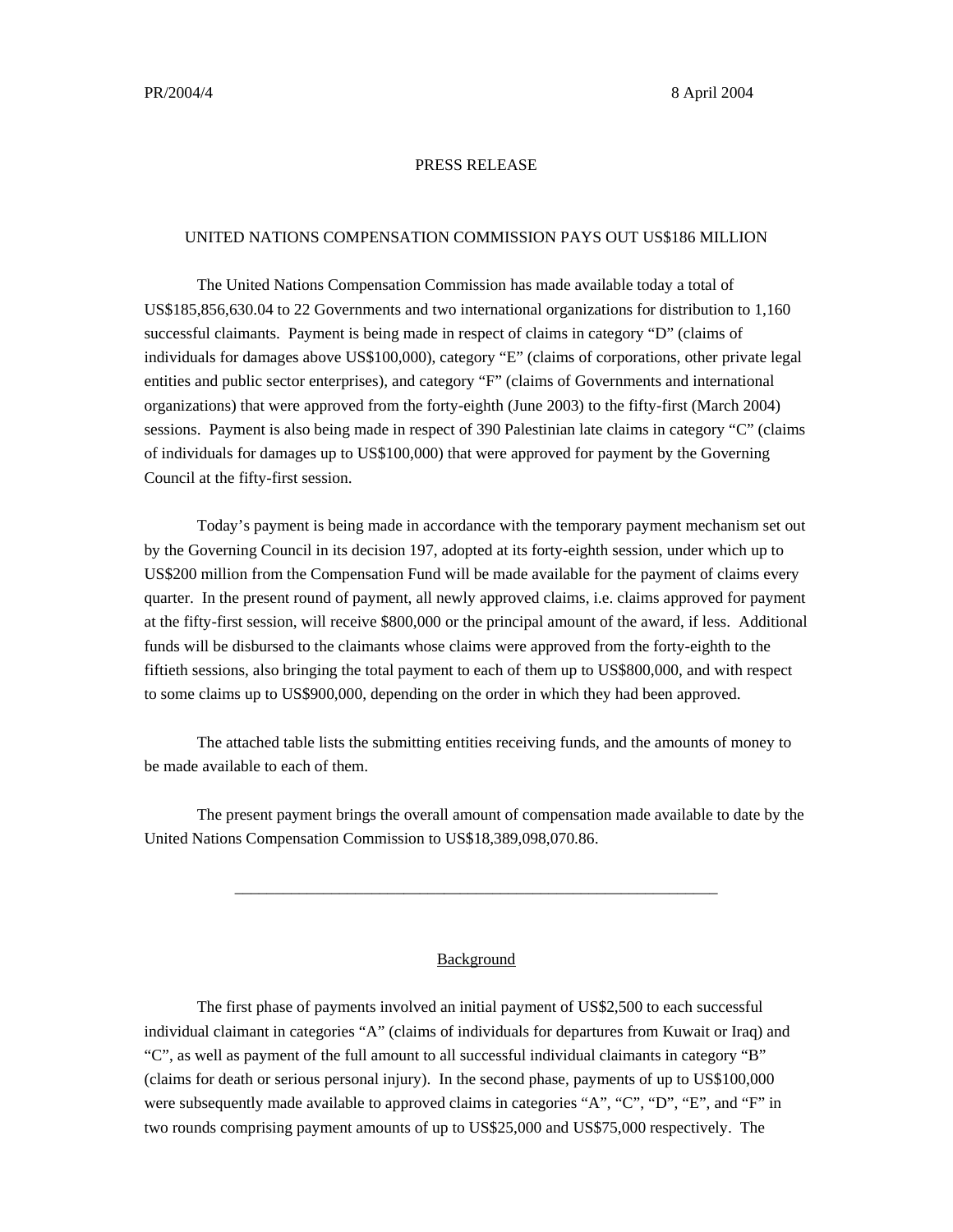second phase concludes payment of the full amount to all successful claimants in categories "A" and "C". A total of US\$8,395,853,381.93 has been made available to 1,503,197 claimants in all categories under the first and second phases of payments.

In the third phase of the payments mechanism, which commenced in October 2000, each successful claimant in categories "D", "E" and "F" received an initial amount of up to US\$5 million in accordance with decision 100 of the Governing Council of the UNCC. Subsequent rounds of payments of up to US\$10 million were made to successful claimants in these categories of claims in the order in which they have been approved. A total of US\$9,216,594,341.10 has been made available to 7,911 claimants in categories "D", "E" and "F" under the third phase.

At the forty-eighth session, the Governing Council adopted decision 197, establishing a temporary payment mechanism in light of the reduction in the Compensation Fund's income, following the adoption of Security Council resolution 1483 (2003), which provides in paragraph 21 that the Fund shall receive 5 per cent of all export sales of petroleum, petroleum products, and natural gas from Iraq. Under this temporary payment mechanism, up to US\$200 million from the Compensation Fund will be made available for the payment of successful claims every quarter (from the forty-eighth to the fifty-first sessions, inclusive). Successful claimants in all categories will receive an initial amount of US\$100,000 or the unpaid principal amount of the award, if less, with the disbursement of subsequent rounds of payments of US\$100,000 to successful claimants in all categories in the order in which they have been approved at the sessions described above, until the available funds for distribution have been exhausted**.**

The Governing Council monitors the distribution of payments to claimants by the relevant Governments and international organizations. Governments and international organizations are obligated to distribute funds to successful claimants expeditiously and to report to the Commission on payments made to claimants. Any funds undistributed to claimants by Governments and international organizations within twelve months of receiving payment shall be returned to the Commission. Further payments to Governments and international organizations shall be suspended where they fail to report on the distribution of funds to successful claimants or fail to return undistributed funds on time.

Further information about the Commission can be found on its website located at www.uncc.ch.